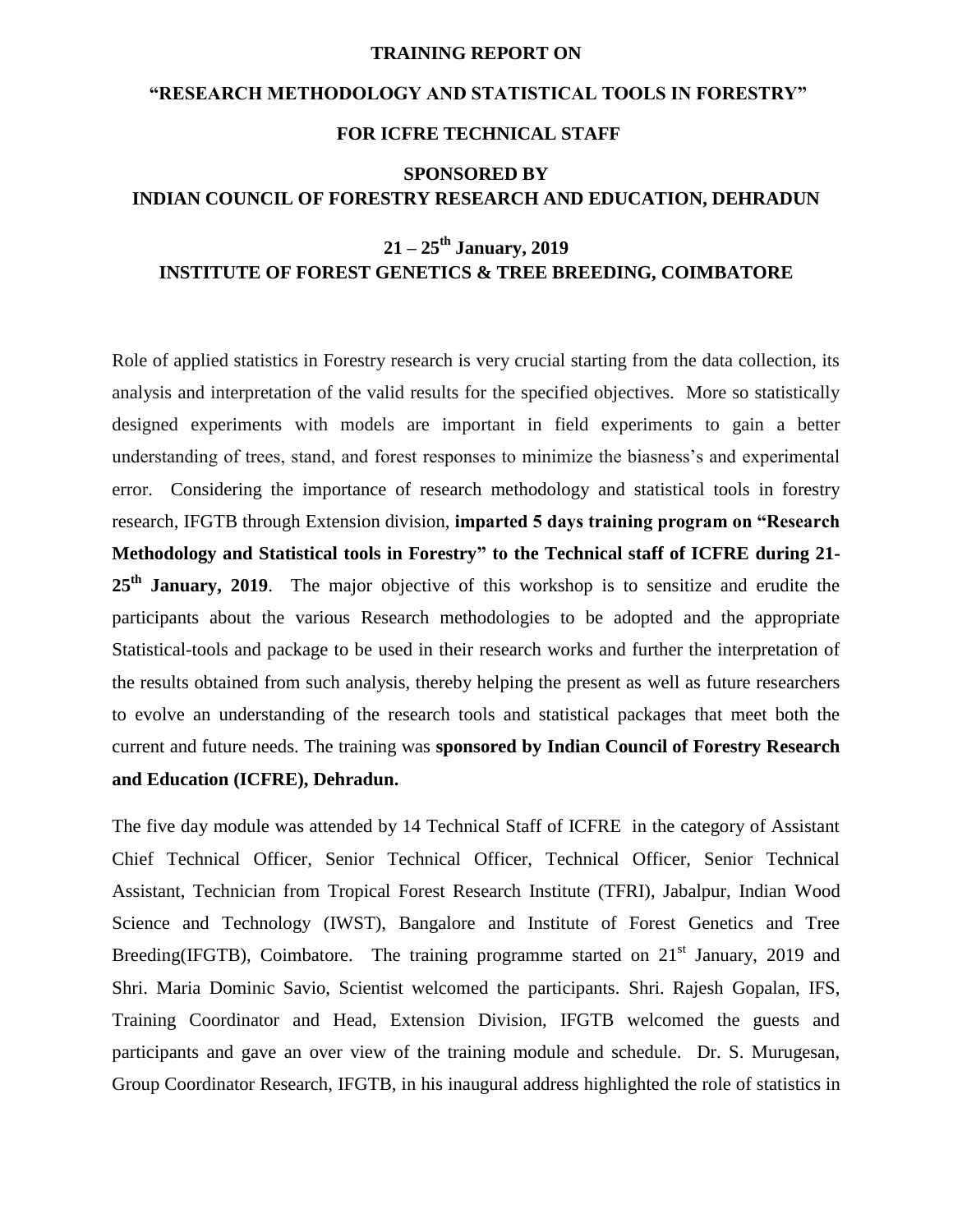scientific research. He stressed that subject of research would be incomplete without appropriate methodologies for research. He also pointed out that erroneous results and faulty conclusions are more likely outcomes in the absence of proper scientific and statistical methods in the conduct of research. The inaugural session ended with vote of thanks by Smt. R. G. Anithaa, Sr. Technical Assistant, IFGTB.

#### **Day 1:**

The first technical session was by Dr. V. Sivakumar, Scientist, IFGTB on "*Research Methodology",* wherein he provided a comprehensive overview of a range of research paradigms of methodologies needed to structure and solve a research problem. He also briefed the scope, research design, data collection, and sampling techniques.

During post lunch the participants visited *Karunya Field Station.* Dr. V. Sivakumar and Extension team where they were exposed to Design of experiments, replication methods, measurement of girth of trees.

### **Day 2 - 22.01.2019**

The first session was handled by Dr. Ayyasamy, Rtd Professor, TNAU on the application of Statistics in Forestry. The next session was on "*Data Handling and analysis*" by Dr. V. Sivakumar, Scientist, IFGTB where participants were given practical training in the analysis of data collected in Karunya Field. The post lunch session Dr. Sivakumar briefed the participants in "*Designing and analysis of experiments*" and gave them hands on experience using a sample data from the experiments of IFGTB.

#### **Day 3 - 23.01.2019**

Participants were taken to "*field visit to Research trials and permanent preservation plots of genetics Division, TNFD at Glenmorgan, Ooty"*, where Retired Range officer Shri. Angamuthu gave the overview of planting methods on hilly region, designing of nurseries and uses of medicinal plants. They were also taken to Eucalyptus plantations in Aramby research centre.

#### **Day 4 - 24.01.2019**

The morning 1<sup>st</sup> session of 4<sup>th</sup> day was delivered by Dr. Bhuvaneswaran who elaborated the "**T***test, Regression and Correlation Analysis*". Later on the participants were taught on the basic entry of data in excel for calculation of descriptive statistical, regression, correlation.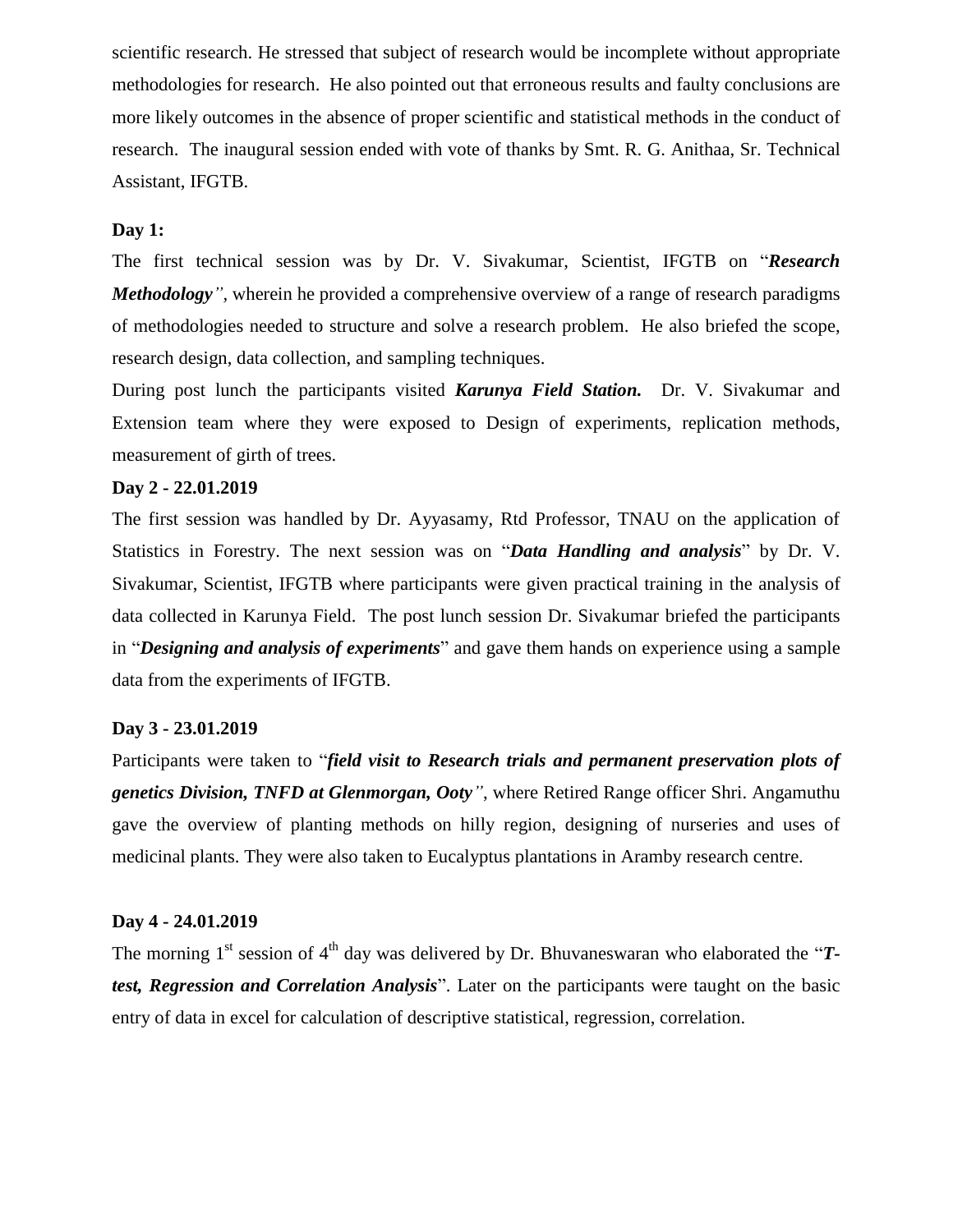In the afternoon *practical hands on training of* **Statistical Package for the Social Sciences (***SPSS)* to the participants were provided wherein basic concepts used to handle SPSS software was briefed upon and its utility along with a comparison with MS excel's data.

### **Day 5 - 25.01.2019**

The morning session was handled by Dr. Rekha Warrier, Scientist, on **scientific** *writing* wherein she highlighted on the need for developing skills on writing scientific papers and other essential criteria and requirement to be considered while writing a paper.

**Objective Assessment**: Later on a written (objective) snap test was conducted among the participants to assess the learning of the training. The participants were evaluated, during the evaluation it was assessed that 4 of them scored 35-45%, 9 of them scored in the range of 50 – 75% and 2 participants could score > 75%.

**Group Work**: Later on the participants were divided in to five groups and each group was given five types of problems for analyzing t-Test, F-Test, 2 Way ANOVA, Correlation & Regression. The groups worked on the given data and statistically analyzed them for the mentioned tests and the results were interpreted and presented. Each group made a presentation of the data analysed and interpretations made by them.

Workshop concluded with the feedback and valedictory session on 25.01.2019. A brief outline of the sessions of the training program was presented by Smt. R. G. Anithaa, Sr. Technical Assistant. The course Co-ordinator Shri. Rajesh Gopalan, IFS, Head, Extension delivered his impressions on the training program. Dr. S. Murugesan, Group Co-ordinator Research, IFGTB had addressed the concluding session of the training. He reiterated that the imperative of organizing such training lies in improving the overall quality of research works of the participants. This was followed by a brief feedback session from the participants of the training. Certificates were presented to the participants. The training was concluded with a vote of thanks proposed by Shri. P. Chandrasekaran, Sr. Technical Officer.

DIRECTOR IFGTB

\*\*\*\*\*\*\*\*\*\*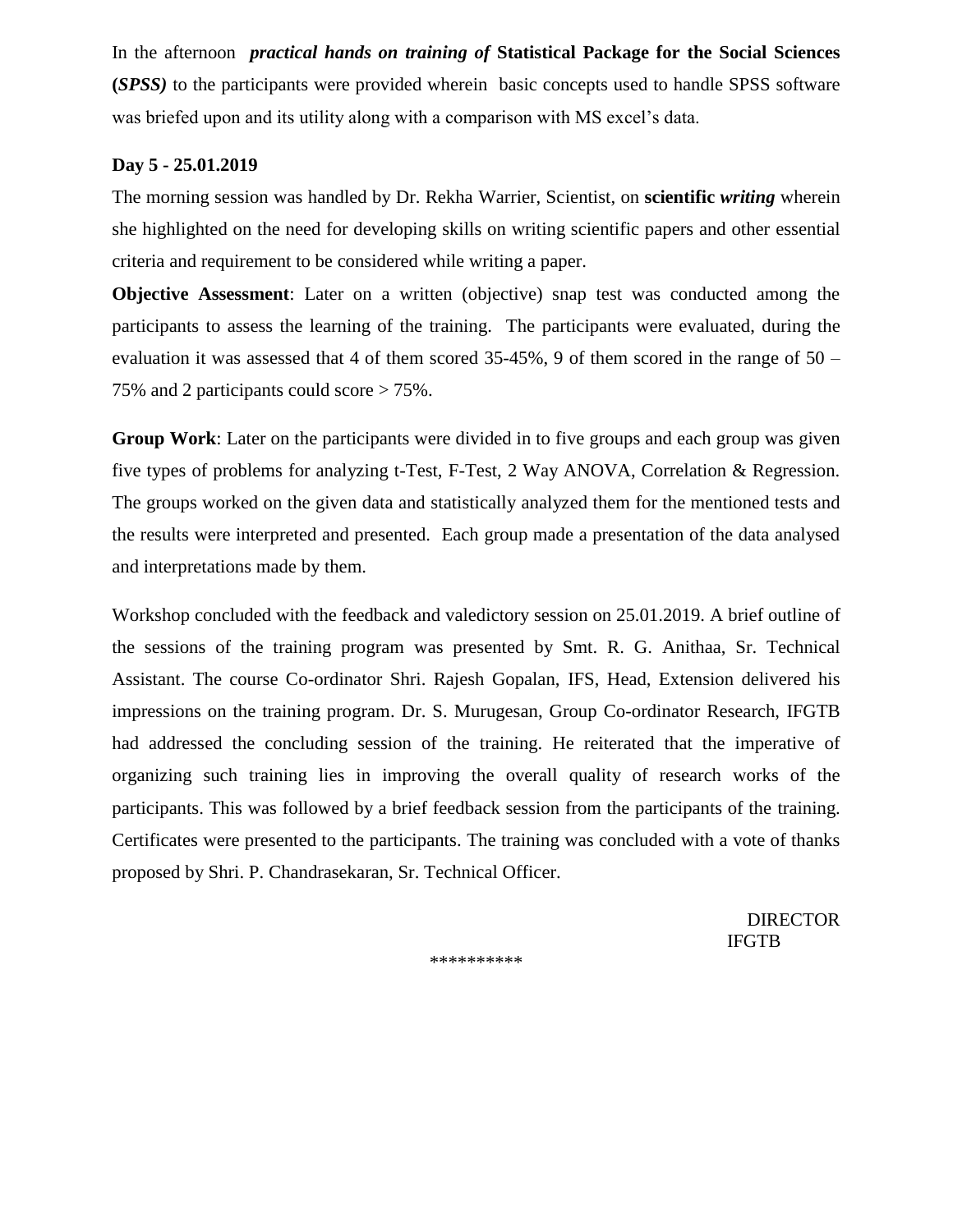

Inaugural Address by Dr. S. Murugesan, GCR, **IFGTB** 



Field exercises in Karunya Field Station, **Coimbatore** 



Technical session on Applied Statistics in Forestry by Dr. Ayyasamy, Professor (Rtd), TNAU



Lecture on "Research Methodology" by Dr. V. Sivakumar, Scientist, IFGTB



Data Analysis by the participants in GIS lab of IFGTB



Field visit to Aramby Eucalyptus Plantation, Glenmorgan, Ooty